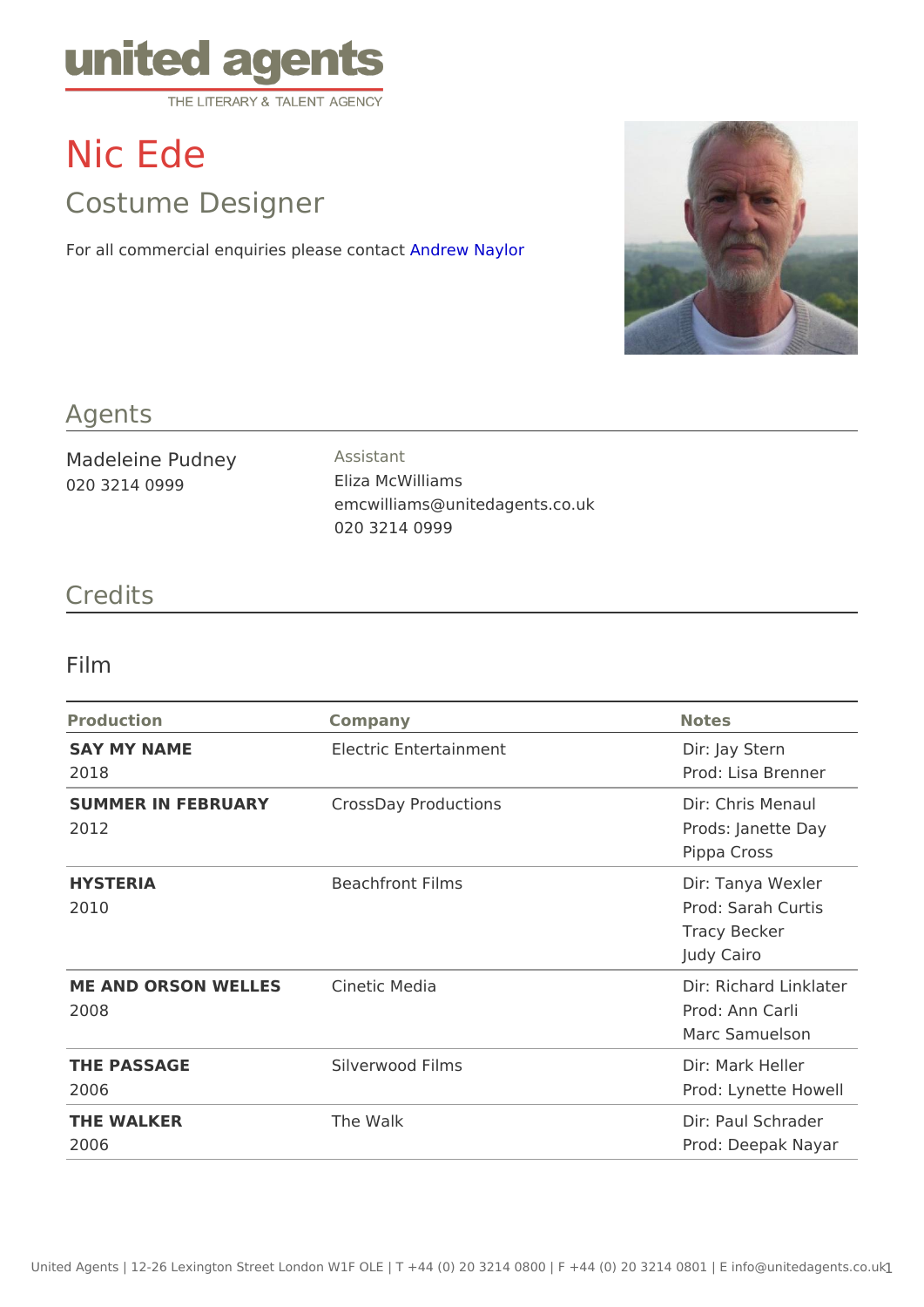| <b>Production</b>                                | <b>Company</b>                                              | <b>Notes</b>                                                             |
|--------------------------------------------------|-------------------------------------------------------------|--------------------------------------------------------------------------|
| <b>FLYBOYS</b><br>2005                           | Flyboys Films                                               | Dir: Tony Bill<br>Prods: Dean Devlin<br>Mark Friedman                    |
| <b>NANNY MCPHEE</b><br>2004                      | Working Title /Universal                                    | Dir: Kirk Jones<br>Prod: Lindsay Doran                                   |
| <b>BRIGHT YOUNG THINGS</b><br>2002               | <b>Revolution Films</b>                                     | Dir: Stephen Fry<br>Prods: Gina Carter<br>Miranda Davies                 |
| <b>THE GATHERING</b><br>2001                     | Samuelson Productions/ Granada Films                        | Dir: Brian Gilbert<br>Prods: Marc<br>Samuelson<br><b>Peter Samuelson</b> |
| <b>DREAM</b><br>2000                             | <b>Acier Dream</b>                                          | Dir: Mikael Hylin<br>Prods: John Rushton<br>Mark Herbert                 |
| <b>RELATIVE VALUES</b><br>1999                   | Midsummer Films                                             | Dir: Eric Styles<br>Prod: Chris Milburn                                  |
| <b>RESURRECTION MAN</b><br>1997                  | Revolution Films/Polygram                                   | Dir: Marc Evans<br>Prod: Andrew Eaton                                    |
| <b>WILDE</b><br>1996                             | Samuelson Productions/<br><b>BBC/Entertainment/ Miramax</b> | Dir: Brian Gilbert<br>Prods: Marc<br>Samuelson<br>Peter Samuelson        |
| <b>LOCH NESS</b><br>1995                         | Working Title Films/ Polygram                               | Dir: John Henderson<br>Prod: Judy Hunt                                   |
| <b>SECOND BEST</b><br>1993                       | Regency Enterprises/ Sarah Radclyffe<br>Productions         | Dir: Chris Menges<br>Prod: Sarah Radclyffe                               |
| <b>NOT WITHOUT MY</b><br><b>DAUGHTER</b><br>1990 | Upland/Pathé                                                | Dir: Brian Gilbert                                                       |
| <b>FAT MAN AND LITTLE BOY</b><br>1989            | Paramount                                                   | Dir: Roland Joffe                                                        |
| <b>JOYRIDERS</b><br>1988                         | <b>British Screen</b>                                       | Dir: Aisling Walsh                                                       |
| <b>A WORLD APART</b><br>1987                     | <b>Atlantic Releasing</b>                                   | Dir: Chris Menges                                                        |
| <b>PAPERHOUSE</b><br>1987                        | Vestron                                                     | Dir: Bernard Rose                                                        |
| <b>CASTAWAY</b><br>1986                          | Cannon Screen Entertainment                                 | Dir: Nic Roeg                                                            |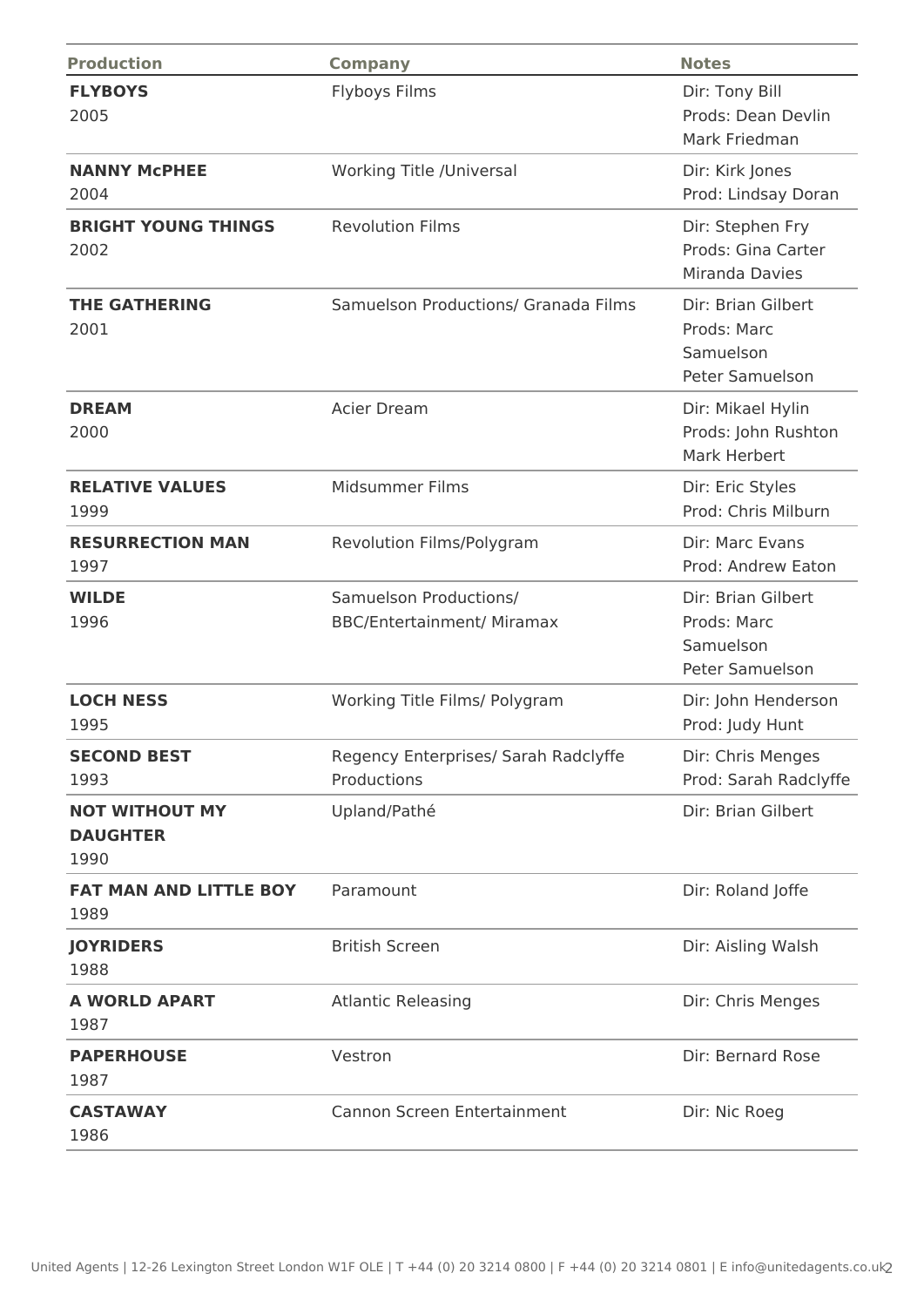## Television

| <b>Production</b>                                             | <b>Company</b>                                    | <b>Notes</b>                                                                                                                                                                                      |
|---------------------------------------------------------------|---------------------------------------------------|---------------------------------------------------------------------------------------------------------------------------------------------------------------------------------------------------|
| <b>FLOWERS IN THE ATTIC:</b><br><b>THE ORIGINS</b><br>2021    | A & E Studios                                     | Dir: Declan O'Dwyer                                                                                                                                                                               |
| <b>WORLD ON FIRE</b><br>2019                                  | <b>BBC ONE / Mammoth</b>                          | Dir: Chanya Button, Adam Smith, Andy<br>Wilson & Thomas Napper<br>Prods: Chris Clough Nickie Sault<br>Exec Prods: Peter Bowker, Lucy Richer,<br>Damien Timmer, Marcus Wilson and<br>Helen Ziegler |
| <b>CLOSE TO THE ENEMY</b><br>2016                             | Little Island<br>Productions/Endor<br>Productions | Dir: Stephen Poliakoff<br>Prod: Helen Flint                                                                                                                                                       |
| <b>INDIAN SUMMERS</b><br>2014                                 | <b>New Productions Ltd</b>                        | Dir: Anand Tucker<br>Prod: Charlie Pattinson                                                                                                                                                      |
| THE THIRTEENTH TALE<br>2013                                   | Vida Films                                        | Dir: James Kent<br>Prod: Rosie Allison                                                                                                                                                            |
| THE WHITE QUEEN<br>$10 \times 1$ hr<br>2012                   | <b>Company Pictures</b>                           | Dir: James Kent<br>Prod: Gina Cronk<br><b>Emmy award nomination for</b><br><b>Outstanding Costumes for a</b><br><b>Miniseries, Movie or A Special</b>                                             |
| A CLOUD UPON THE<br><b>SLOPE</b><br>2008                      | <b>NHK Enterprises Europe</b>                     |                                                                                                                                                                                                   |
| <b>THE PALACE</b><br>$8 \times 1$ hr<br>2007                  | Company Pictures/ITV                              | Dir: Metin Husseyin<br>Prod: Helen Flint & Gina Cronk                                                                                                                                             |
| <b>GUNPOWDER, TREASON BOX TV for BBC2</b><br>& PLOT<br>2003   |                                                   | Dir: Gillies McKinnon<br>Prods: Gub Neal &<br>Willy Wands                                                                                                                                         |
| <b>CANTERBURY TALES -</b><br><b>THE KNIGHT'S TALE</b><br>2003 | <b>BBC</b>                                        | Dir: Marc Munden<br>Prod: Kate Bartlett                                                                                                                                                           |
| <b>UNDRESSED</b><br><b>Series</b><br>2002                     | <b>Telecine Tauras/MTV</b>                        | Dir: Roland Joffe<br>Prod: Harry Jakobs                                                                                                                                                           |
| THE LAST DETECTIVE<br>2002                                    | Meridian/ITV                                      | Dirs: Nick Hurran<br>Pip Broughton<br>Prod: Nick Hurrran                                                                                                                                          |
| <b>LORNA DOONE</b><br>2000                                    | <b>BBC</b>                                        | Dir: Mike Barker<br>Prod: Deidre Keir                                                                                                                                                             |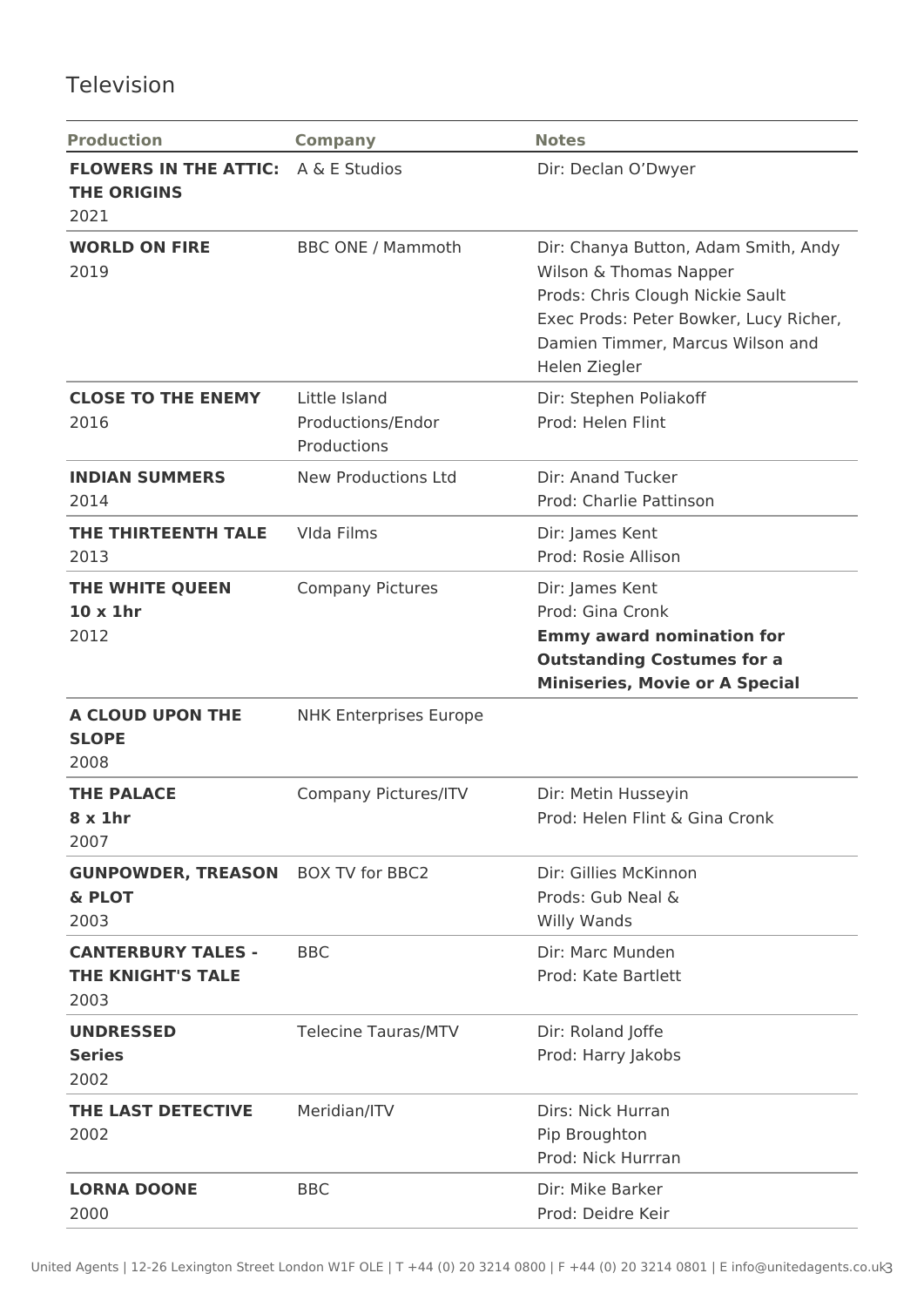| <b>Production</b>                                                   | <b>Company</b>                            | <b>Notes</b>                                                                                                            |
|---------------------------------------------------------------------|-------------------------------------------|-------------------------------------------------------------------------------------------------------------------------|
| THE SECRET LIFE OF<br><b>MICHAEL FRY</b><br>$3 \times 1$ hr<br>2000 | <b>Endor Productions/ Channel</b><br>Four | Dir: Marc Munden<br>Prod: Hilary Bevan Jones                                                                            |
| THE LADY IN QUESTION<br>2 hour film<br>with Gene Wilder<br>1999     | Granada Entertainment/ A &<br>Ε           | Dir: Joyce Chopra<br>Prod: Craig McNeil                                                                                 |
| <b>DASH &amp; LILLY</b><br>1998                                     | Granada Entertainment/ A &<br>Ε           | Dir: Cathy Bates<br>Prods: Stan Margulies<br>Craig McNeil<br><b>Emmy nomination for Best</b><br><b>Costume Designer</b> |
| <b>BUTTERFLY COLLECTORS</b> Granada TV<br>1998                      |                                           | Dir: Jean Stewart<br>Prod: Hilary Bevan Jones                                                                           |
| <b>FAR FROM THE</b><br><b>MADDING CROWD</b><br>1997                 | Granada TV                                | Dir: Nick Renton<br>Prod: Hilary Bevan Jones                                                                            |
| <b>BAND OF GOLD</b><br><b>Series II</b><br>1995                     | Granada TV                                | Dirs: Betsan Morris Evans<br><b>Matthew Evans</b><br>David Evans                                                        |
| <b>SEAFORTH</b><br>$10 \times 1$ hrs                                | Initial Film & TV/ BBC                    | Dirs: Peter Smith<br><b>Stuart Burge</b>                                                                                |
| <b>A FOREIGN FIELD</b><br>1993                                      | <b>BBC</b>                                | Dir: Charles Sturridge<br>Prod: Martyn Auty &<br><b>Steve Lanning</b>                                                   |
| <b>THE BORROWERS</b><br>Series I & II<br>1993                       | <b>Working Title/BBC</b>                  | Dir: John Henderson                                                                                                     |
| <b>CC RIDERS</b><br><b>Pilot</b><br>1992                            |                                           | Dir: Michael Apted                                                                                                      |
|                                                                     |                                           |                                                                                                                         |

#### Promos

| <b>Production</b>        | Company                                     | <b>Notes</b>      |
|--------------------------|---------------------------------------------|-------------------|
| <b>LLOYDS BANK</b>       | Rose Hackney Barber                         | Dir: Graham Rose  |
| <b>VANISH</b>            | Smith Jones Brown & Cassie Dir: Eric Watson |                   |
| <b>GLEN GRANT WHISKY</b> | Barrie Joll                                 | Dir: Bryan Loftus |
| <b>US MARINES</b>        | <b>Hudson Films</b>                         | Dir: Hugh Hudson  |
| <b>DULUX MY WAY</b>      | <b>Stark Films</b>                          | Dir: Geoff Stark  |